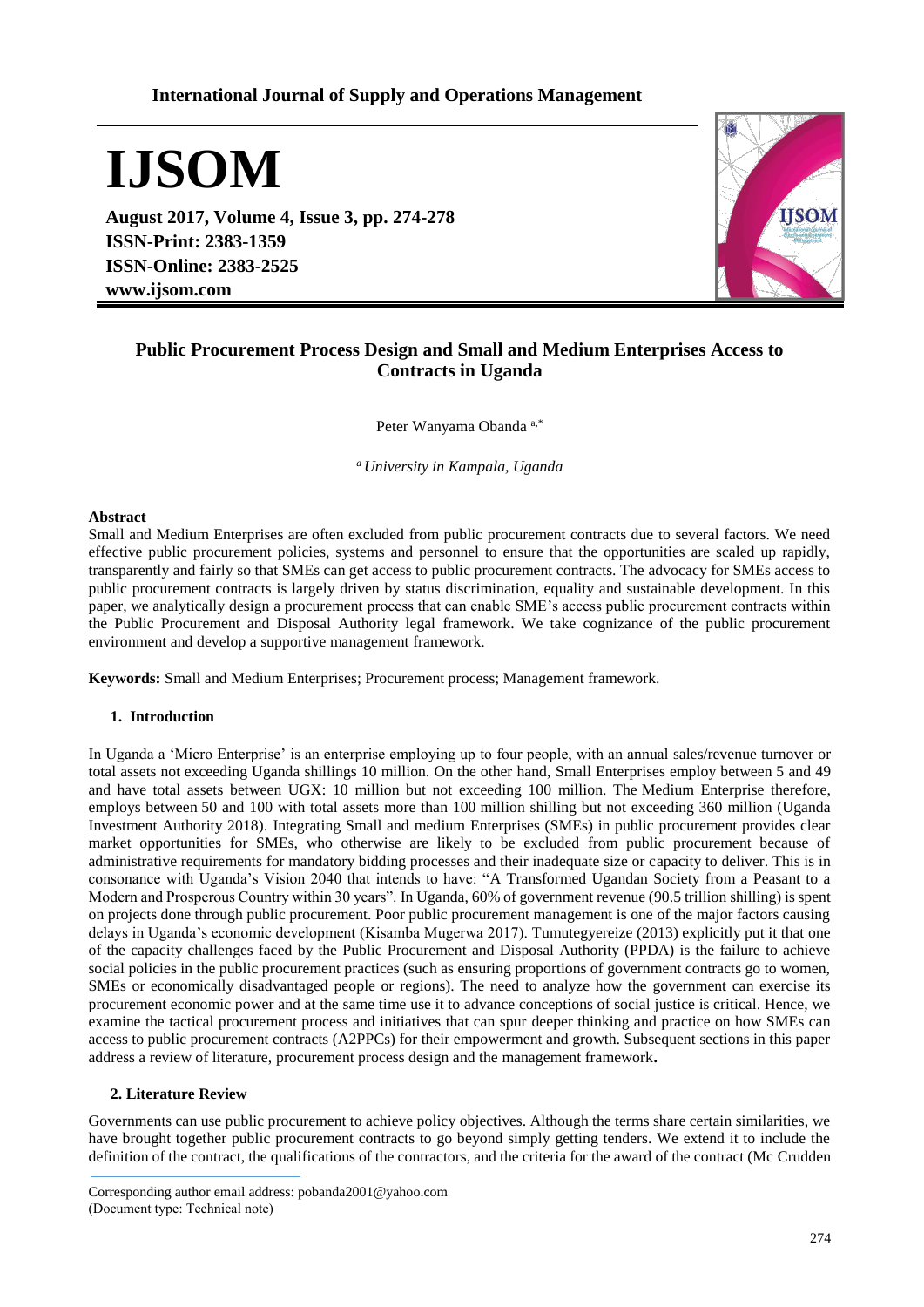2004). Government can participate in the market as a purchaser and at the same time regulating it through the use of its purchasing power to advance conceptions of social justice. Telgen (2006) in an analysis of literature contends that public procurement can be used for policy delivery. Among others for job creation and employment for example by splitting up purchases in such a way that jobs are created or requiring suppliers to use the unemployed in supplying their goods and services; SME/regional involvement for example by splitting up orders in smaller lots so that smaller companies can participate in competing for these smaller lots; Diversity (social outcomes) i.e. favoring various suppliers (minorities, disabled, women, local firms).

The Organization of Government Commerce (2010) argues that, markets are more efficient where they have multiple suppliers and optimal competition. That drives suppliers to perform better, with benefits for their customers, the economy and ultimately all citizens. Therefore, buyers have an interest in maintaining and encouraging competition and SMEs can play a major role in achieving this one. Furthermore, in a more direct sense, support for SMEs that truly offer competitive advantage-through innovation, cost or service-will benefit the economy and the customer organization. Pertinent is that, SMEs need to have access to, and the opportunity to win government contracts. What must not happen is that the procurement process unintentionally favours large firms in some way and discourages the small ones. In a literature analysis of: McCrudden (2004); Telgen (2006); Procurement Innovation Group (2009); Linthorst and Telgen (2006); Fee et al. (2001); Mont and Leire (2008); Commonwealth Secretariat (2010), the conceptual framework is developed to better understand the conceptual relationships in this study thus:



**Figure 1.** Conceptual framework of SMEs A2PPCs.

There is a need to develop a more SME friendly approach to public procurement. We briefly review the Uganda Governments regulatory reforms in this regard. The new Public Procurement and Disposal of Public Assets Regulations (2014) particularly the insertion of a new section 59 B provides for reservation schemes to promote the use of local expertise and material as well as the participation of local communities or local organizations. However, entities have evidently not taken advantage of this amendment to have SMEs A2PPCs. The procurement process needs to be designed to focus on SMEs. Provision of easy but transparent operational guidelines is critical. Filling this gap is the purpose of this study.

# **3. Public Procurement process Design**

The making of a decision is formed by what is sometimes referred to as a decision making model, or a mental or conceptual model of the decision making situation (Betrand et.al. in De Boer and Van Stekelenborg 1995). In tandem with this, the PPDA has a procurement cycle that delineates the roles and responsibilities of key stakeholders. However, the cycle does not explicitly state or demonstrate the decision making process that can enable SMEs A2PPCs. In our public procurement process design, we adopt the 8-step model for supplier selection in Obanda (2010). In this study, we focus on the first four steps. These constitute:

1. Recognize the need for supplier selection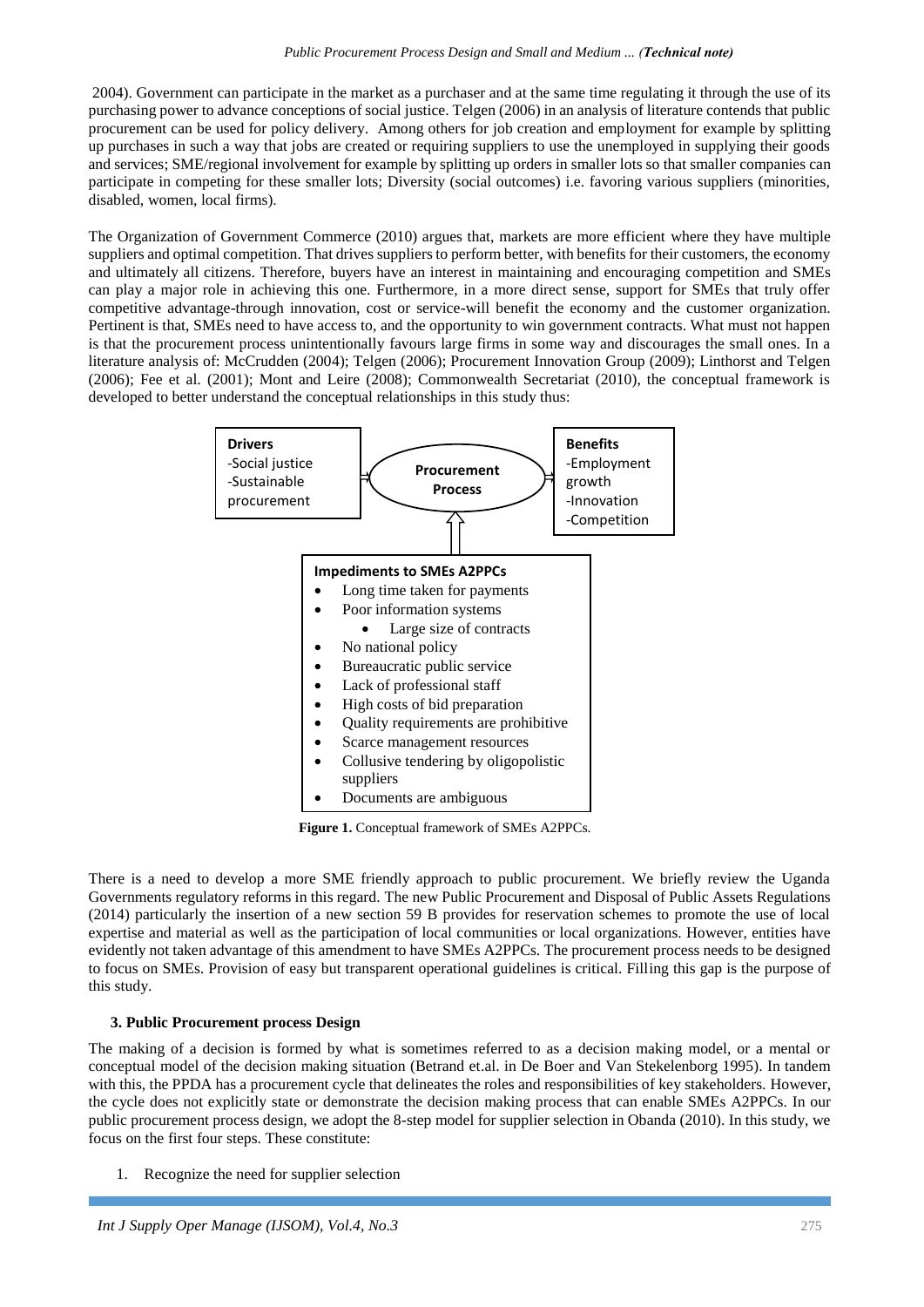- 2. Identify key sourcing requirements
- 3. Choose evaluation criteria
- 4. Prequalification.

These steps are analyzed within the PPDA regulatory framework and procurement cycle. We undertake a process perspective of public procurement which McKevitt and Davis (2013) categorize as what buyers ought to do.

# **3.1. Recognize the Need for Supplier Selection**

The first step of the evaluation and selection process usually involves recognizing there is a requirement to evaluate and select a supplier for an item or service (Monzcka et.al. 2005). This entails recognizing that there is a problem by measuring the gap between the existing goals and current state of affairs. In this context of study, the first step would hence be embedding SMEs' A2PPCs clearly in the procurement plans of the procurement and disposal entities. This unlike unguided and intuitive decision making which is susceptible to many forms of inconsistency would help the entities structure and subsequently better understand the next steps.

### **3.2 Identify Key Sourcing Requirements**

Here, specification would entail stating that SMEs' will be selected basing on their ability to provide the supplied item. This will result in the programme of requirements that will list all the requirements that an SME has to meet. User Departments are mandated to do this but this will need technical support from the Procurement and Disposal Unit staff.

### **3.3. Choose Evaluation Criteria**

Keeping selection criteria proportionate is of core importance for SMEs, since contracting authorities that fix too high capacity and ability levels exclude *de facto* a high proportion of SMEs from participating in tender procedures. All selection criteria should be clear, non-discriminatory and proportionate to the contract in question. Caution should also be taken in wording selection criteria in a way that may not narrow the field of competition by addressing irrelevant matters e.g. a requirement that only experience acquired in dealing with the public sector will be taken into account is, as such, irrelevant and limits competition.

### **3.4. Prequalification**

Pre-qualification is based on the program of requirements developed in step 2. Most evaluations rate suppliers on three primary criteria i.e. cost/price, quality and delivery. This is a first cut or preliminary evaluation of potential SMEs to narrow the list before conducting an in-depth evaluation. The PPDA Regulations (2014) indeed provides that: "The criteria for the evaluation for pre-qualification shall be limited to that necessary for the performance of the intended contract and shall not be unduly restrictive". The requirements should be set proportionately to the requirements of the contract. An integration of other criteria that favour SMEs should be undertaken to compliment these steps described next.

#### **4. Integrating SME criteria into supplier selection practice**

The PPDA Act No.1 2003 under Regulation 100 provides for the splitting of requirements and Regulation 101 provides guidelines for the division into lots. Implementing them may hence be neutral in terms of compliance. The sub-division of public purchases into lots clearly facilitates access of SMEs, both quantitatively (the size of the lots may better correspond to the productive capacity of the SME) and qualitatively (the content of the lots may correspond more closely to the specialized sector of the SME). Furthermore, sub-dividing contracts into lots and thereby further opening the way for SMEs to participate, broadens competition, which is beneficial for the contracting authorities provided that it is appropriate and feasible (Commonwealth Secretariat 2010; Linthorst and Telgen (2006). Multiple sourcing offers much in terms of socio-economic goal achievement, but it also requires much in terms of tools and formal methods necessary to handle the added complexity. Indeed De Boer et al. (2006) show that purchasers and stakeholders in the selection process sometimes hold skeptical attitudes towards more advanced formal methods. In such an environment, multiple sourcing may be doomed to fail no matter the promises. Use framework contracts. This is appropriate for SMEs with contracts characterized by: low contract value/volume, local delivery, tailored or innovative product/service and limited economies. When a specific requirement arises, a mini competition can be used to decide on which of the SMEs to use. Alternatively, lots can be used in combination with frameworks. De Boer et. al. (2006) in their conclusion suggest that future research on supplier selection should take the (problematic) existence of formal methods in practice as a starting point, and be of an integrative nature –combining insights from management research. It is in same vein that we develop a supportive management framework.

#### **5. Management Framework**

These dimensions in the framework are largely analytically derived from those in Obanda (2012). The dimensions are inextricably linked based on the systems approach.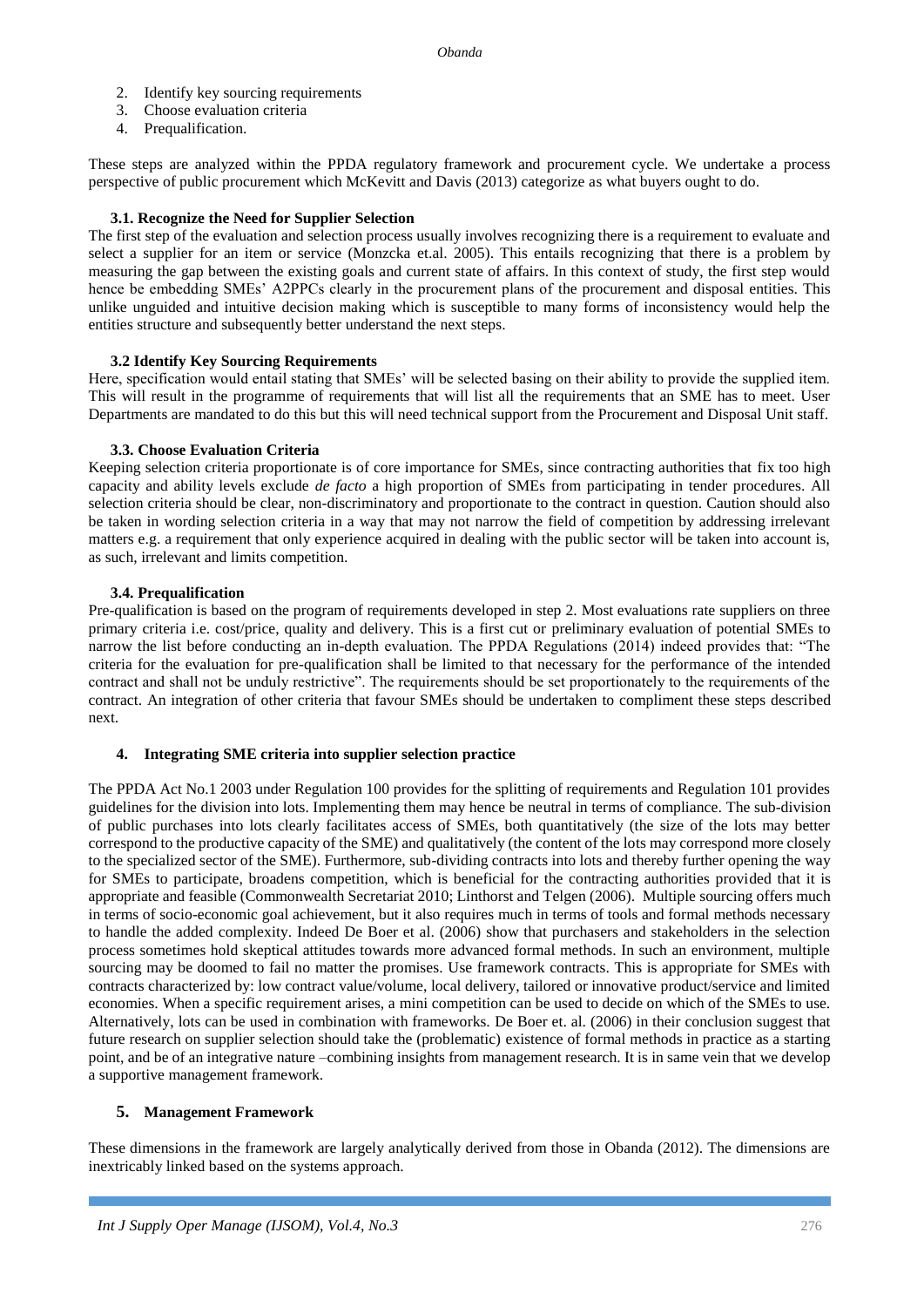## **5.1. Professionalism**

A major scope for improving SMEs participation in public tenders is through increasing professionalism in procurement. Professionalism can be defined as the status, methods, or standards within a career. Hence, with regard to the procurement process in procuring and disposal entities in Uganda, public procurement professionals need the requisite combination of skills and competencies to develop into a coordinated, well equipped and informed profession. This entails keeping selection criteria proportionate, so that SMEs who believe that the scope of a framework agreement precludes their involvement and that the bidding procedure is more complex and prolonged, are not deterred. Further, Public Procurement Officers should be able to make use of the possibility to conclude framework agreements with several economic operators and to organize mini competitions for parties to the framework agreement as actual procurement needs arises.

## **5.2. Implementation**

A review of literature from the Procurement Innovation Group (2009) and Choi Jeong-Wook (2010) reveals that ensuring payments are made on time is paramount. A provision to alleviate the financial burden of SMEs by: providing for a 30 days' payment deadline as a default; payment of interest on late payments etc. would be beneficial in this regard. Also: simplify the documents necessary for making payments for example use electronic tools; do not suspend payment without a valid reason; enhance the use of electronic payment; simplify controls; do not postpone payment until the end of the year. The adoption of the measures above would mitigate the time-consuming paperwork which is among the most complaints voiced by SMEs. SMEs' normally do not have large and specialized administrative capacities hence keeping administrative requirements to a minimum is essential.

### **5.3. Training of stakeholders**

Besides the Procurement Officers, the other stakeholders are not mandated to be professionals. They however play crucial roles in the procurement process. The Evaluation Committee and Contracts Committee members particularly need to be conversant with the available formal scoring methods appropriate to offer an added advantage to SMEs as the former conducts the actual scoring while the latter approves the methods to be used. Given the scenario in Uganda, this is a vital prerequisite. User Departments can equally be trained to arrange their work in lots that are content wise and logically friendly to SMEs capacity. Linthorst and Telgen (2006) in an example offer that, content-wise road maintenance may be divided into three sets of tasks: major overhaul, regular maintenance and minor repairs. Meanwhile, a logical division may be into major throughways, minor roads and residential areas.

### **5.4. Information**

Adoption of ICT particularly development of websites that may be helpful to SMEs by enabling cheap and quick communication e.g. downloading the contract documents and any supplementary documents without incurring copying or mailing costs. Adopting this would enable publication of public procurement notices online; multi-functional search engines; direct downloading of contract notices and accompanying documentation; electronic tendering facility enabling entities receive bids electronically in conformity with the PPDA regulations. All in all, it boils down to the provision of information in the right form to the right user using the right means as advanced by Okello-Obura and Matovu (2011). Finally, the Procurement and Disposal Units (PDUs) should be the local desks that help SMEs to increase their involvement in public procurement contracts. They should help SMEs familiarize themselves with their respective websites. Coupled with this would be the provision of feedback to unsuccessful tenders.

#### **6. Conclusion**

This paper has shown that the costs of facilitating SMEs A2PPCs and integrating SMEs into the supplier selection practice may be enormous. It should however, be undertaken given the socio-economic context of developing countries and the benefits for sustainable and inclusive growth of SMEs.

#### **References**

Choi Jeong-Wook. (2010). A study on the role of public procurement. Can public procurement make society better? In proceedings of The 4th International Public Procurement Conference. Seoul: South Korea.

Commission Staff Working Document. (2008). European code of best practices facilitating access by SMEs to public procurement contracts.

Commission of the European Communities Commonwealth Secretariat. (2010). Improving SMEs access to the public market. Trade, Enterprise & Agricultural Department, October, Draft report, Republic of Uganda.

De Boer Luitzen, Linthorst Merijn, Schotanus Fredo and Telgen Jan. (2006). An analysis of some mistakes, miracles and myths in supplier selection.